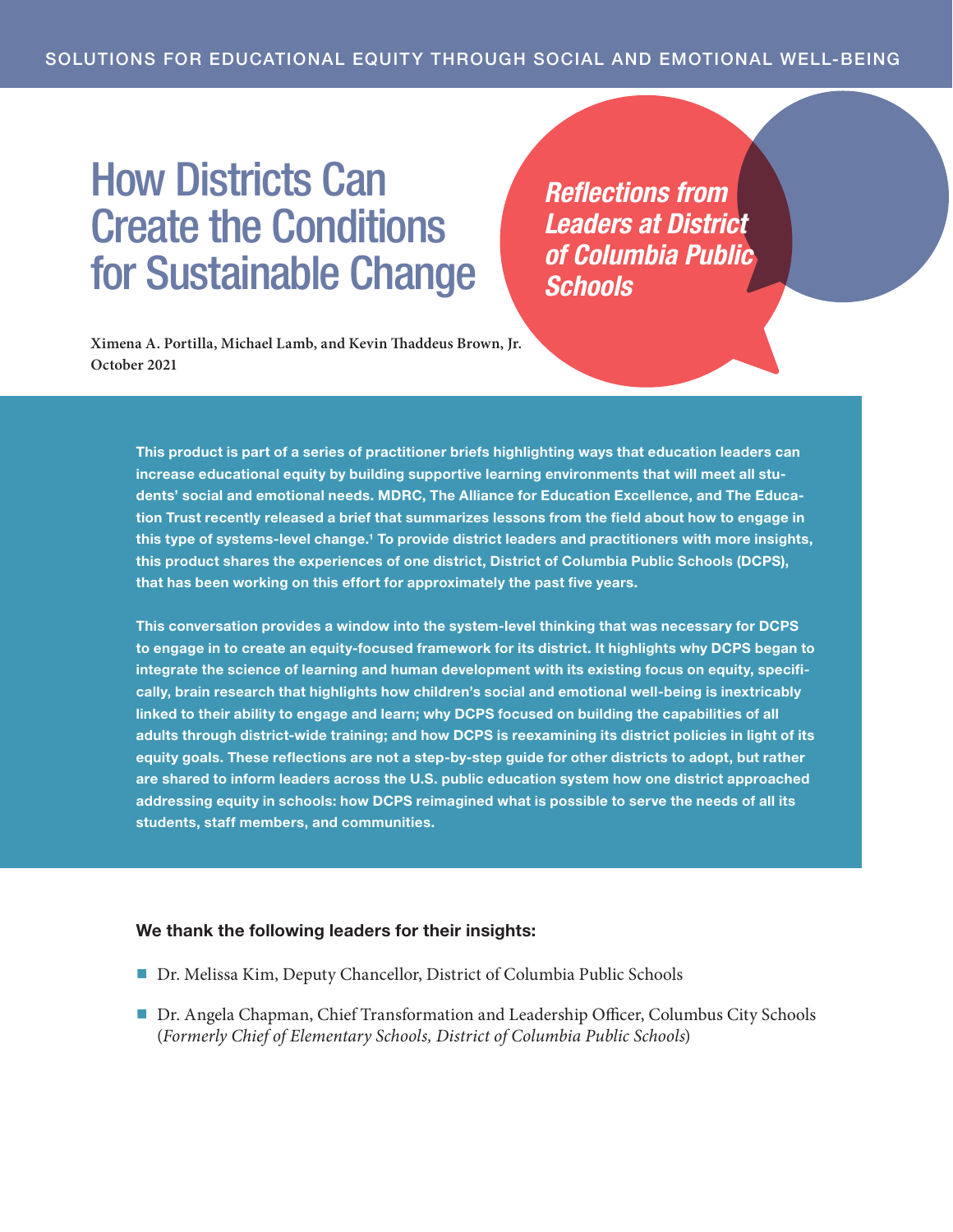*Why do you think there is a need to reimagine what schooling is like for students?*

*Why do you think districts need to reinvent themselves using a system-wide perspective?*

**KIM:** The promise of what public education can be is such a beautiful thing in America. But what we do in practice is perpetuate the very opposite. Our systems, policies, mechanisms, and structures—the cogs in the wheels in public education—actually do the opposite of what we tell our kids and families that it will do. We say that public education is going to be the great equalizer ... it will give you all the opportunities to move forward with your lives and achieve your dreams. And those are the things that we *say*, but in actuality, the structure of our education system is created to actually divide our kids and sort them. Some of our kids are set up to win with baked-in structural priorities and advantages. And some of our kids are being divided and sorted to develop an identity of themselves that says, "You don't belong, you aren't good enough, something is wrong with you— something innate to you is the reason why you are not going to succeed." From my perspective, we have to do things differently because it's simply the right thing to do so that we don't perpetuate this racist pattern that is built to harm so many of our kids.

CHAPMAN: [Many of the students we were not reaching] were coming to school with a lot of emotional baggage and trauma from their neighborhood. There was a lot of violence in the community. While [teachers] had a lot of great resources to teach the curriculum, there were lots of missed opportunities because students weren't ready to engage in the academic content due to the emotional baggage and trauma they carried in their invisible "backpacks." Students would come to school and share those experiences with their teachers and the teachers didn't have tools readily available in their toolbox; staff had very little training on how to best support students where they were.

**KIM:** There are lots of great bright spots of school leaders and educators who get [how to create supportive learning environments for all students]; it is completely clear in their mind and thus in their practice. And what that looks like is different [for each], as it should be specific to the individual and the context. But the constant in these leaders is that they have a clear vision about what they want and they are clear in how to align the systems and structures in that school so that vision is well connected to every choice, action, and interaction.

What I have not yet found is a system of schools where every single school is delivering this for kids and adults. All of our school systems have some numbers of educators and leaders who are anchored in the belief that kids are inherently good, and the role of the adult is to nurture and build strong student identities, not break them down. But it simply isn't acceptable to have some children luck into that right school and leave others in schools where their identity development isn't tended to. For example, if we know that a particular reading curriculum is far superior to others, why would we only allow some students and teachers to access it? Why would we spend resources on something much less effective? In the same vein, if we know that educators should be both content and human development experts to better support student success, we need to make that systematic so that all students have access [to educators with that training and expertise].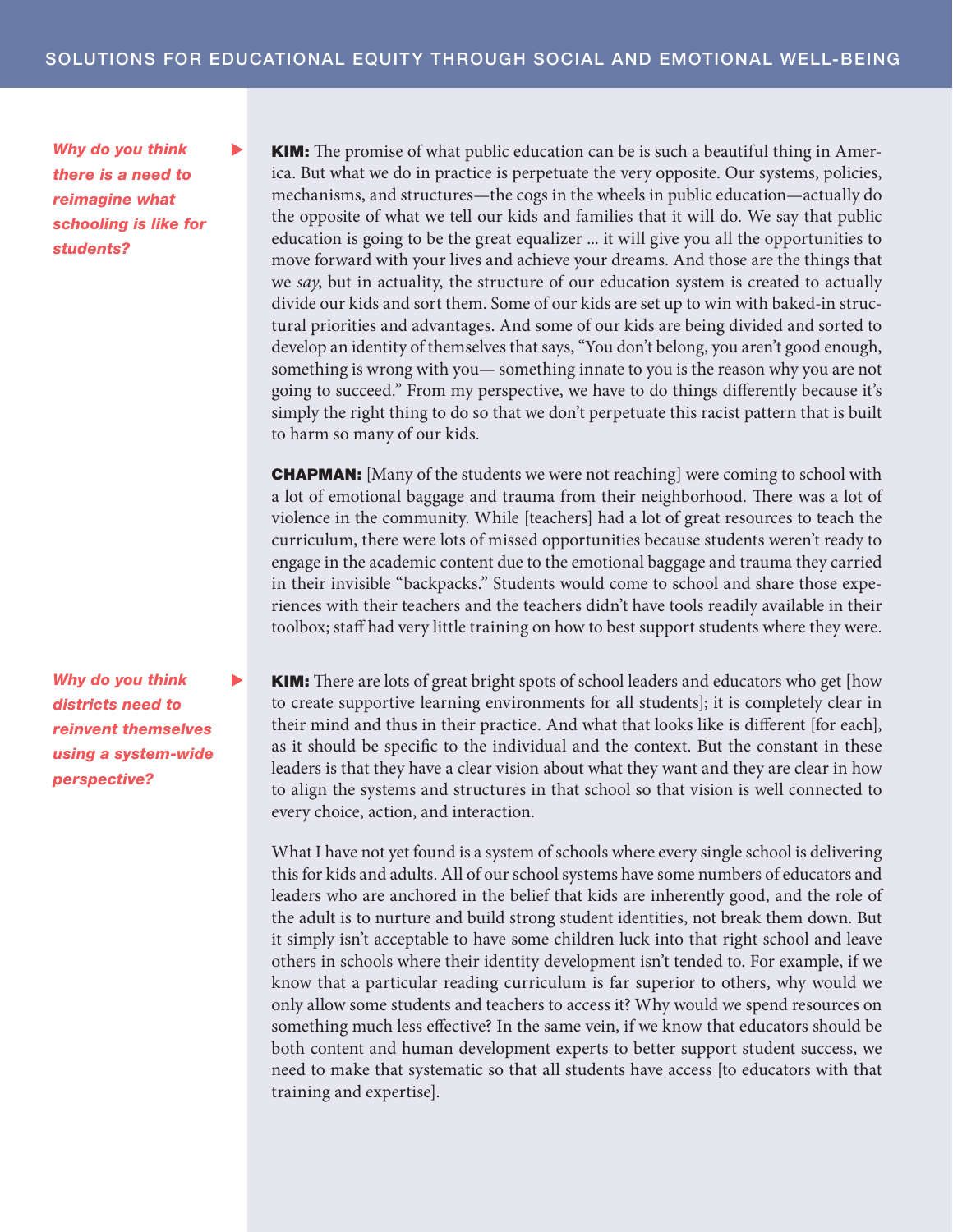*How do you create the space to have these conversations about equity in your district?*

*How did your teaching staff react to the professional development training in the science of learning and how to support students' social and emotional well-being?*

*Why did you feel it was important to provide this type of training to all district staff members, not just your teaching staff?*

� KIM: In the beginning, when we started talking about equity and more specifically creating a new path forward as an antiracist school district, it started with just conversations and building the groundswell. It was me as deputy chancellor with the positional power and privilege of the role, saying it to myself, then to the people I work with all the time—the superintendents and chiefs of our school district—that unless we talk about the intersection of race, equity, and excellence at every single meeting and ground this into every decision we make, it is wasted time and wasted opportunity. We brought the dialogue into all meeting spaces and then it hit a tipping point such that it was happening in many conversations and many spaces with many people; people were thinking about it and talking about it and shifting actions because of it. It was becoming more normed and through those conversations we began to create common language.

For district leaders who are just getting started on their systemic work, I say get ready, because if you do it right, there's a tipping point when enough people are "in it" and it's on their conscious and unconscious minds. We have made it more comfortable for teachers and their leaders to talk about race, bias, and equity. And I hope we will soon be at a point where our teachers are discussing this more with our students and their families.

**CHAPMAN:** At the time, DCPS offered [academic] professional development to teachers that was primarily centered around the [academic] curriculum. It was centered on academic standards that emphasized what we want our students to know and be able to do as it related to grade-level expectations, and that left a lot of teachers yearning for how to really connect with their students. When we started training [with Turnaround for Children] that focused on the science of learning and human development,<sup>2</sup> it really spoke to staff because it finally acknowledged that all our students bring their [whole selves] into the classroom. These trainings provided an understanding of how to meet them where they are at. We found that when we supported our teachers and gave them these resources that they needed in their professional development, the students were so responsive that even their families were responsive to the resources. The greatest reward is that our students are much more engaged; they are relaxed and ready to learn. Student achievement started to improve, and we saw glimmers of hope and we were really convinced that this was a recipe for success. This is the type of support we need to offer all of our students and all of our staff.

� CHAPMAN: It was very important for us to provide training to our senior-level leaders—our principal supervisors, who are called instructional superintendents. We needed to make sure that they were grounded and rooted in the research so they knew how to support their principals. We were intentional about previewing the content for them before the principals would see the content, so they could also help us lead the conversation together so that there was a seamless partnership.

(continued)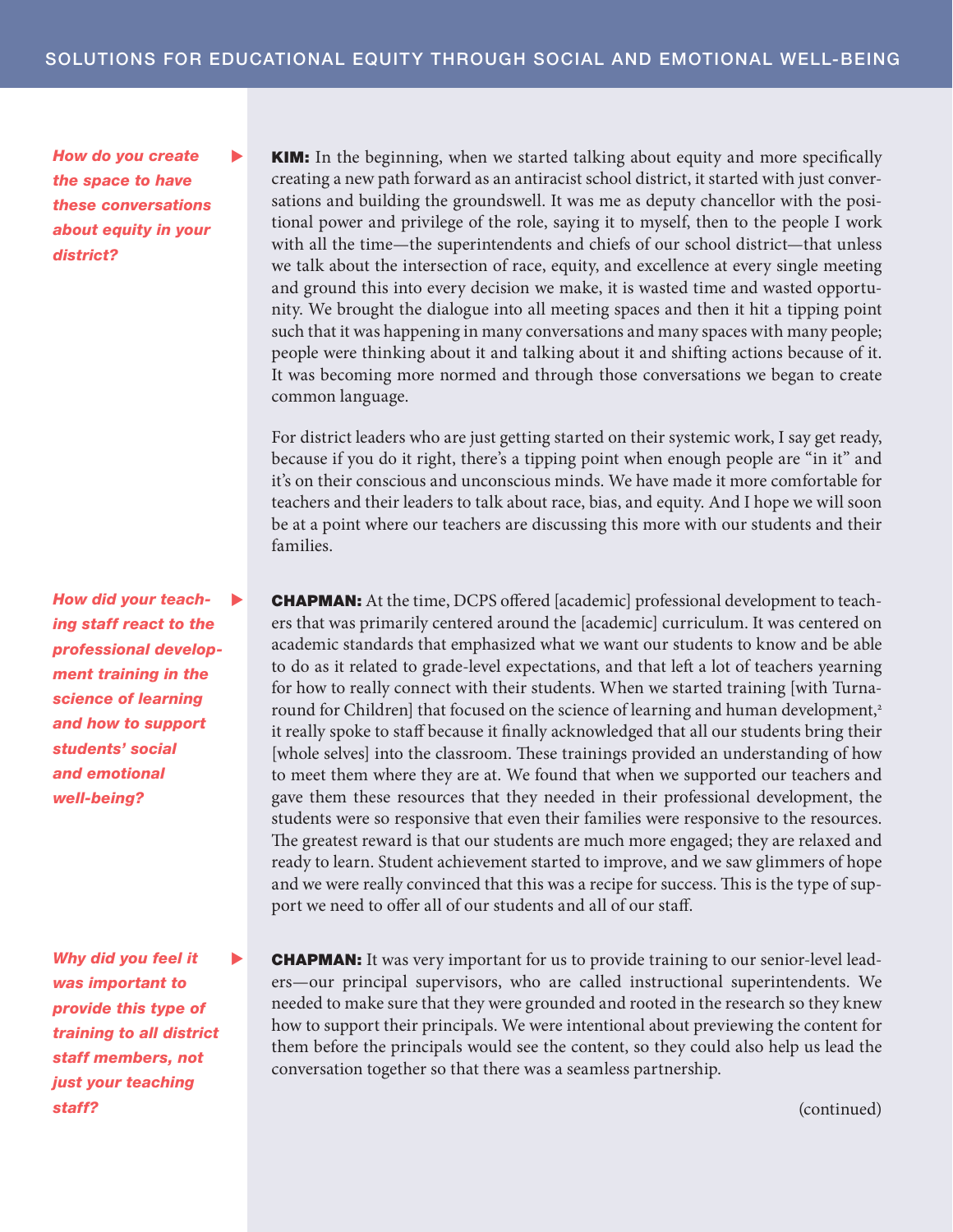Because our chancellor, deputy chancellors, chiefs, and superintendents were advocating for this work, it was easier for us to get buy-in throughout the chain of command; having the district leaders' support meant that principals and teachers had to pay attention. Principals needed to see that this was a joint effort across all levels; we also involved the equity team and the social-emotional learning team since there was a considerable amount of overlap. The more we involved various cross-office teams in the trainings, there was more energy within the district, and everyone wanted to participate in the trainings. The work itself and the feedback from teachers created a buzz and synergy that created a passion. There was rarely a case where we had to worry about buy-in.

As other districts consider training and professional development in this area, they need to include all stakeholders in their [district's] organizational chart to ensure that the work is embedded and permeated throughout the organization.

� CHAPMAN: At the time we started this work, DCPS was laser-focused on accountability. This was the culture at the district central office [and] for the principals, in particular, it was very high stakes for them to meet their academic achievement benchmarks. The perception was that students come to school and somehow, you need to bring them up to the grade-level standard without acknowledging the challenges that they experience outside of school.

The trainings provided a way for staff to contextualize the adverse experiences that our students were having at home and equip staff with practical strategies so they could mitigate and serve as a buffer to those adverse effects the students were having. It was an a-ha moment that we could do this. Yes, we know that the academic standards are high. We're going to continue to push for rigorous expectations and that our students master the standards. But we need to attend to the whole needs of the whole child, not just the academic rigor piece.

� KIM: For district leaders trying to do this—whether a big or small school district know that you don't need to invent all this on your own. There are scientists and researchers who have already codified the science of learning into tools and resources to put into practice. For us, partnering with Turnaround for Children was key because at the time, I was trying to figure out what our framework was going to be. So we leaned on them as a partner, and it helped us grow things exponentially. That is a much better use of your time as a district leader than making stuff up on your own. I would also reiterate that you need to engage [everyone throughout the district], and then engage some more. People power this work, and our people need to be part of this work.

*Did staff members feel a tension between your district's accountability standards and emphasizing students' social and emotional well-being?*

*What is some advice for district leaders looking to integrate staff training on the science of learning into their greater vision to improve equity in schools?*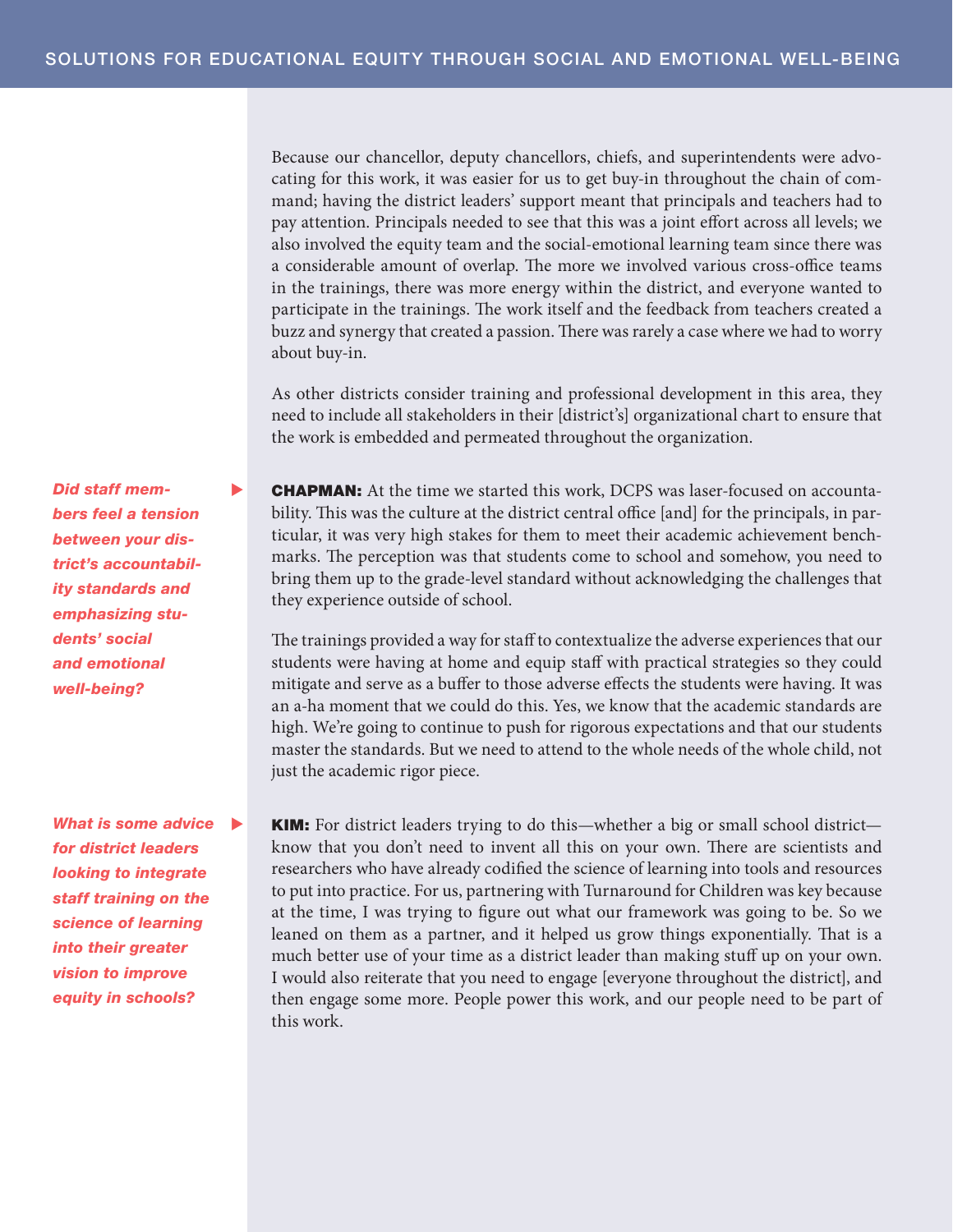*How did you increase trust and engagement with families and students in the community who have previously been disconnected, to help cultivate a new vision?*

*How is your district aligning its current policies and practices to ensure that they pursue equity?*

*What final recommendations do you have for district leaders who are beginning this journey of district transformation?*

**KIM:** We very openly stated that parents must be our partners in this effort. In order for us to do this work, we have to develop our educators so they can be human development experts and sit alongside kids and parents. Instead of seeing parents as annoyances or not valuable, [parents] must be seen as super-valuable because that is what they are. They are our first and most important partners. We started a bunch of parent community conversations and launched the DCPS parent university series to connect with our parents. We began bridging the divide between the school and the home.

We also began centering the school experience on the students' voice. We do all this work to the kids, but we never talked to them. So now, we talk to the kids about their experiences. You have to let them drive this because it's their realities and their perceptions that really matter. We survey students on whether they feel loved, challenged, and prepared. They provide that direct feedback to their schools.

**KIM:** If you have a policy that reflects antiquated beliefs, you end up with outcomes you don't want. All organizations have a lot of policies and many are broken. Many policies clash with each other and leave leaders trying to figure out what they mean. When you have an organization that has been around as long as many school districts have been around, and there have been lots of leadership transitions and political influences, most of your audience is dealing with a mess of policies that they have inherited. Some of those policies they can lean on, and some they can completely disregard. It's so easy to write a policy and ask staff to comply. But the system has to be grounded in a belief that matches the desired outcome.

Therefore, our policy team has created a policy that requires the district to ask itself, "Who does this policy hurt? Who does it help?" So, in writing new policy, we are required to have a conversation to think through all the potential outcomes of implementing a new policy. This process may slow things down some but that intentionality brings more people and conversations to the table so that our policies are reflective of our commitment to equity and excellence for students.

� KIM: Just have the conversation. Create the space in your organization to discuss vision setting and why we gather every single day at school. Ask yourselves, "What is your reason for choosing this job? And no matter what obstacle, why do you keep at it?" This gets people talking about their stories and what brought them to become educators, but also unites us in the toughest of circumstances and paints a vision for what we believe is possible. You need to put stakes in the ground and find out who is with you and who is distant from you and why that gap exists. That helps to build a better understanding of the people who power this work.

And stick with it. We could use the COVID-19 pandemic, we could use a budget cut, we could use lots of different reasons to explain why you put something to the side. It's so easy to be distracted and so easy to get pulled into something else. Instead, anchor to a "*no matter what*" mentality—an unwavering focus and drive for equity—that is what I would talk to organizations and leaders about.